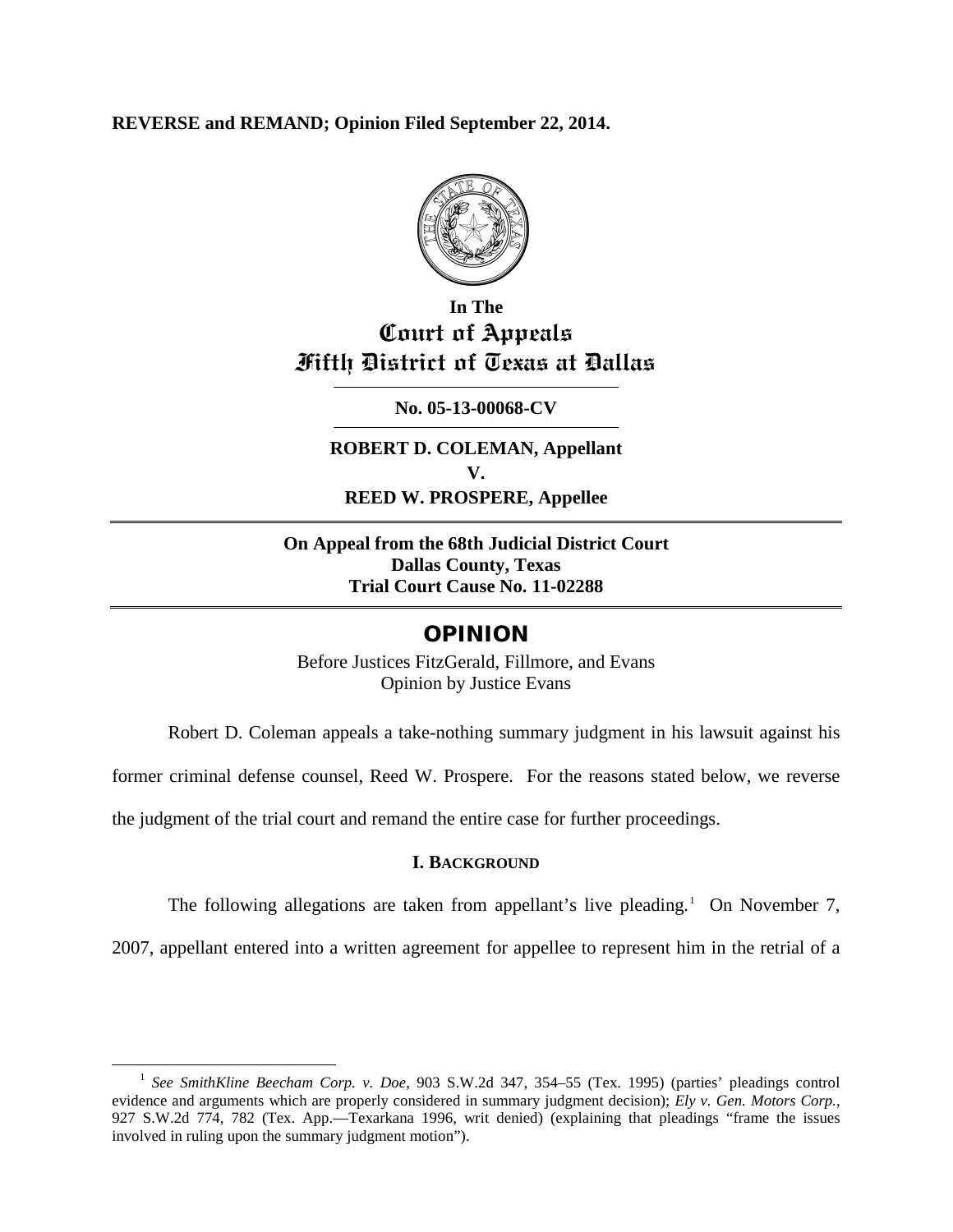pending criminal matter.[2](#page-1-0) According to appellant, in exchange for a flat fee of \$25,000, appellee agreed to pursue the same strategy employed in the first trial. Appellant alleged that after receiving the \$25,000 fee, however, appellee urged him to accept a plea agreement. Appellant further alleged that when he refused to accept a plea, appellee did not treat him properly and refused to pursue the defense strategy used in the first trial. After appellant rejected the plea agreement and "demanded that [appellee] pursue the defense they originally agreed upon," appellee withdrew from the case before retrial over appellant's objection. Appellee then refused appellant's written demand for reimbursement of the \$25,000 fee. Appellant's live pleading asserted claims for breach of contract for which he sought "costs he could have avoided had [appellee] performed as agreed," deceptive trade practices for which he sought "economic and emotional damage," and intentional infliction of emotional distress. Appellant generally prayed for "economic, non-economic, and exemplary damages."[3](#page-1-1)

In appellee's live answer, he generally denied appellant's claims and pleaded, "[Appellee] asserts that [appellant's] claims are false, and all fees collected from [appellant] were earned pursuant to the doctrine of quantum meruit." Appellee moved for summary judgment in which he generally asserted there was no evidence of each of appellant's three causes of action. In addition, appellee's motion contended, "[Appellee] did not engage in Breach of Contract and any failing of the contract was the result of conduct on the part of [appellant]." Finally, appellee argued that under quantum meruit, he had earned in excess of the fees paid by appellant. Appellant filed a written response to the motion that attached only a slightly different version of their contract without a supporting affidavit or any other evidence. In his response,

<span id="page-1-0"></span> $2$  The parties agree appellee did not represent appellant in the first trial. That trial ended in a mistrial after the jury was unable to agree on a verdict.

<span id="page-1-1"></span><sup>3</sup> Appellant does not make any conviction a basis of his claims against appellee. *See Peeler v. Hughes & Luce*, 909 S.W.2d 494, 495–500 (Tex. 1995) (plurality op.).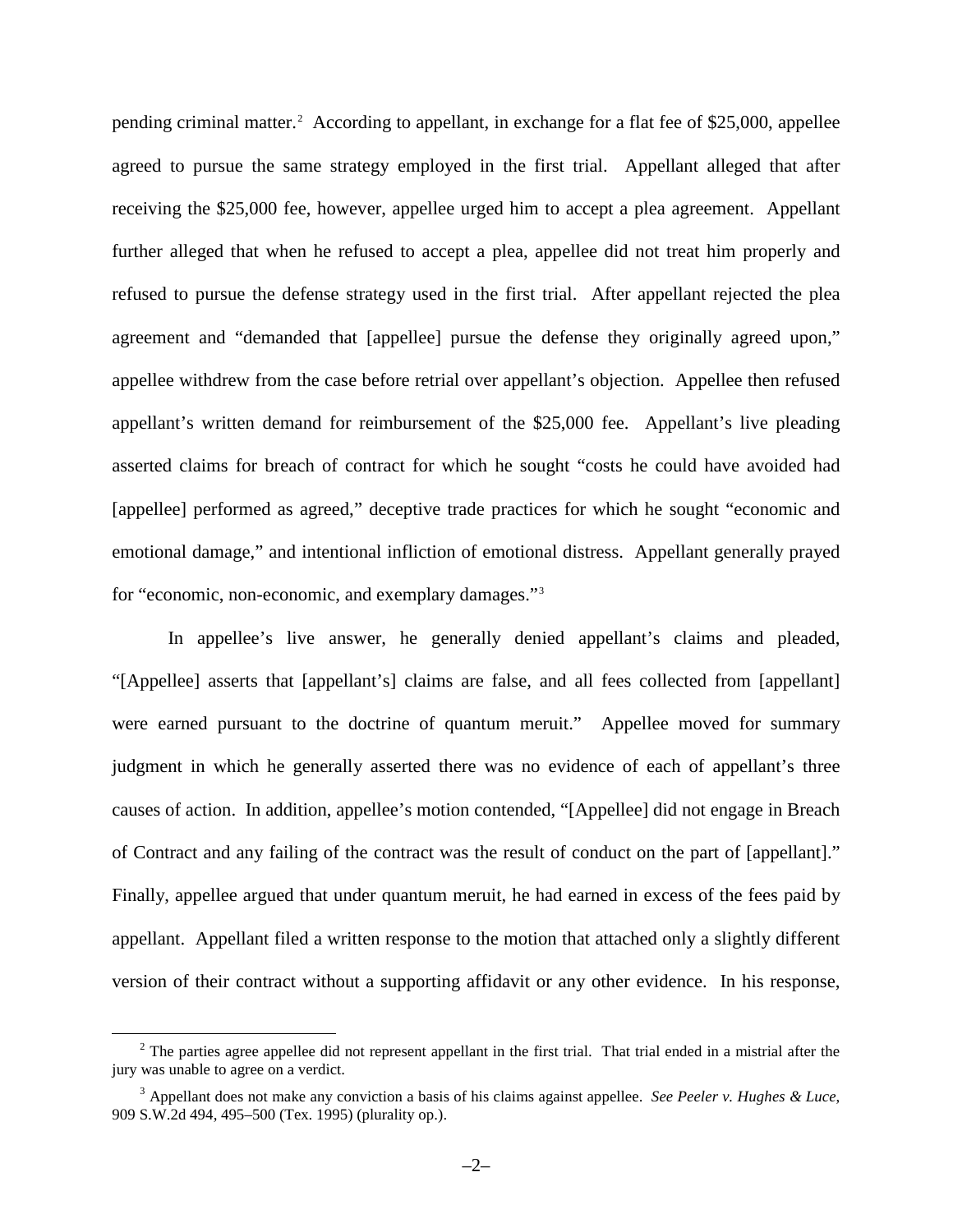appellant asserted he was entitled to reimbursement of the fees he paid appellee because the fee agreement did not comply with applicable law and was therefore unenforceable. He further argued that appellee's affidavit testimony regarding the legal work he performed on the case was conclusory and insufficient to support summary judgment. After a hearing, the trial court granted appellee's motion without stating its grounds for the ruling. This appeal followed.

#### **II. ANALYSIS**

#### *A. Standard of Review*

We review a trial court's decision to grant or deny a motion for summary judgment de novo. *City of Lorena v. BMTP Holdings, L.P.*, 409 S.W.3d 634, 645 (Tex. 2013). When the trial court's order granting summary judgment does not specify the basis for the ruling, we will affirm the summary judgment if any of the theories presented to the trial court and preserved for appellate review are meritorious. *Provident Life & Accident Ins. Co. v. Knott*, 128 S.W.3d 211, 216 (Tex. 2003). We review the summary judgment record in the light most favorable to the non-movant, indulging every reasonable inference and resolving any doubts against the movant. *City of Lorena*, 409 S.W.3d at 645.

No-evidence and traditional grounds for summary judgment may be combined in a single motion. *Binur v. Jacobo*, 135 S.W.3d 646, 650–51 (Tex. 2004). The substance of the motion and not its form or the attachment of evidence determines whether the motion is a no-evidence, traditional, or combined motion. *Id*. When a party files both a no-evidence and a traditional motion for summary judgment, we first consider the no-evidence motion. *Ford Motor Co. v. Ridgway*, 135 S.W.3d 598, 600 (Tex. 2004).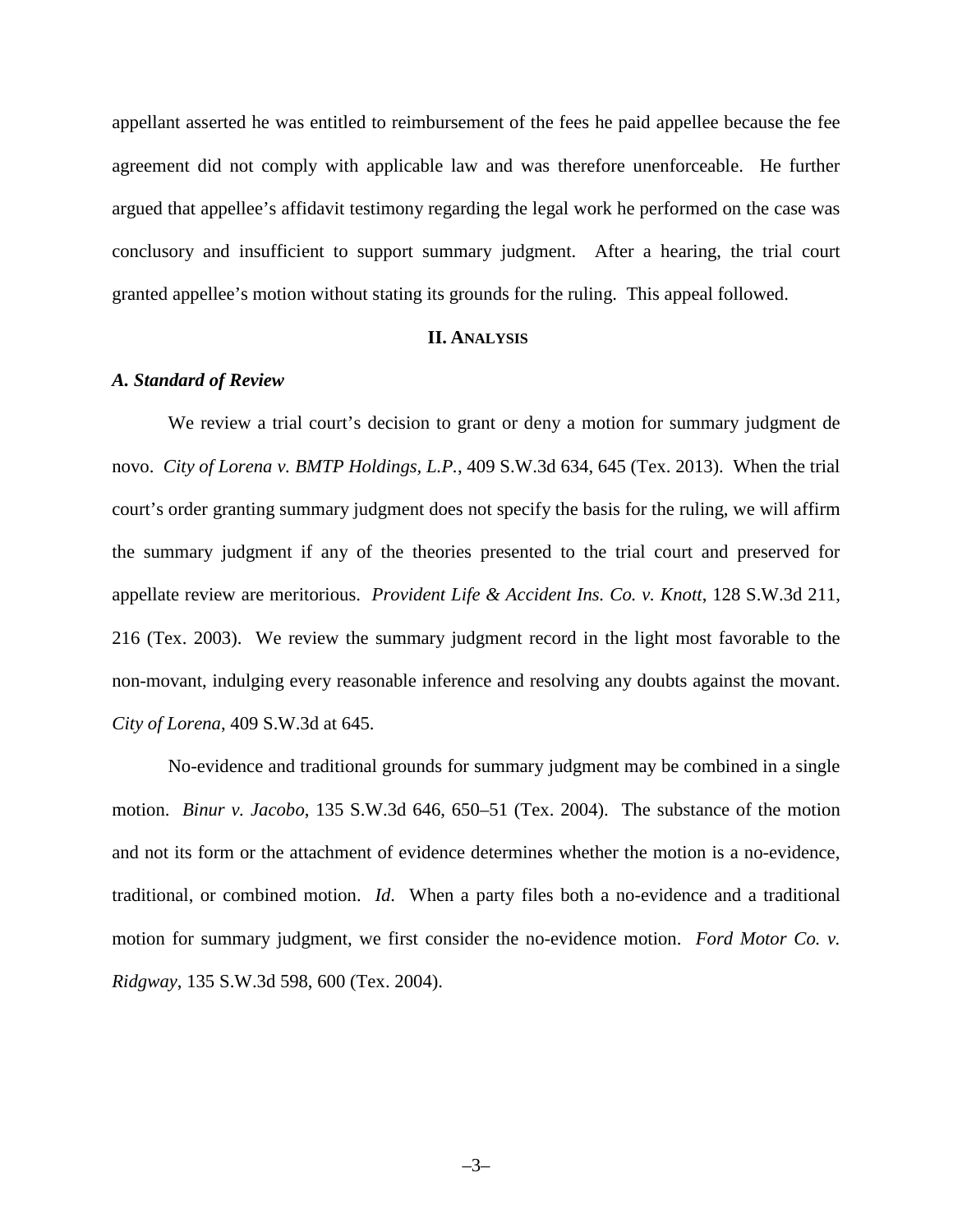#### *B. No-Evidence Summary Judgment*

Appellant's corrected brief is far from a model of clarity. [4](#page-3-0) Rambling in argument and jumbling citations, case summaries, and discussion in a chaotic way, it is quite difficult to ascertain the complaints presented. Nevertheless, we have been instructed by the supreme court "to construe the Rules of Appellate Procedure reasonably, yet liberally, so that the right to appeal is not lost by imposing requirements not absolutely necessary to affect the purpose of a rule." *Republic Underwriters Ins. Co. v. Mex-Tex, Inc.*, 150 S.W.3d 423, 427 (Tex. 2004) (citing *Verburgt v. Dorner*, 959 S.W.2d 615, 616–17 (Tex. 1997)). Even if appellant's assignments of error are multifarious, "we may consider a multifarious issue if we can determine, with reasonable certainty, the error about which complaint is made." *Rich v. Olah*, 274 S.W.3d 878, 885 (Tex. App.—Dallas 2008, no pet.) (citing *Green v. Kaposta*, 152 S.W.3d 839, 842 n.2 (Tex. App.—Dallas 2005, no pet.)). Appellant argues that "[appellee's] MSJ was a conclusory motion and a general no-evidence challenge to [appellant's] case. *Timpte* at 310: 'The motion must state the elements as to which there is no evidence.'"

A no-evidence motion for summary judgment must challenge specifically identified elements of a cause of action or defense on which the non-movant bears the burden of proof at trial. *See* TEX. R. CIV. P. 166a(i); *Timpte Indus., Inc. v. Gish*, 286 S.W.3d 306, 310 (Tex. 2009). "A no-evidence motion that only generally challenges the sufficiency of the non-movant's case

<span id="page-3-0"></span><sup>&</sup>lt;sup>4</sup> Appellant's corrected brief has numerous codes throughout that appear to refer to indices citing to appendices containing arguments and authorities. We count almost sixty pages of additional argument in the appendices not including copies of various materials filed in the trial court, statutes, and cases. The brief alone is near the maximum word count, *see* TEX. R. APP. P. 9.4(i)(2)(B), although it lacks a compliant certification. *See id*. at 9.4(i)(3). We do not look outside appellant's brief for his arguments and ignore devices such as appellant has used to circumvent the briefing rules. *See* TEX. R. APP. P. 9.4; *Ritchie v. Rupe*, 339 S.W.3d 275, 284 n.11 (Tex. App.— Dallas 2011) (court ignored additional objections and arguments in twenty-six-page document in clerk's record incorporated by reference into brief which would circumvent briefing limitations), *rev'd on other grounds*, No. 11- 0447, 2014 WL 2788335 (Tex. June 20, 2014); *Coca-Cola Co. v. Harmar Bottling Co.*, 111 S.W.3d 287, 297 n.3 (Tex. App.—Texarkana 2003) (court ignored arguments in extensive footnotes used to avoid briefing limits), *rev'd on other grounds*, 218 S.W.3d 671 (Tex. 2006).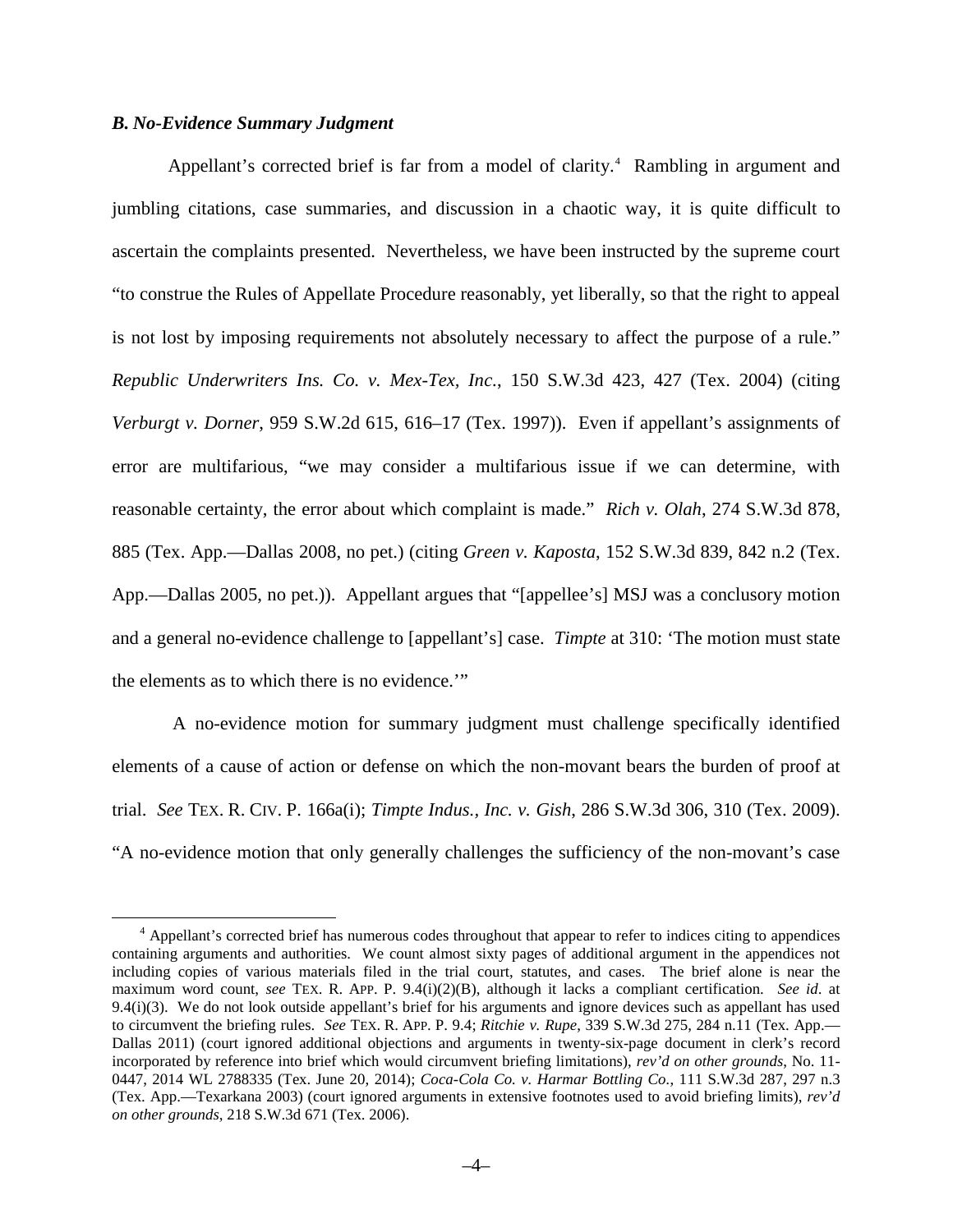and fails to state the specific elements that the movant contends lack supporting evidence is fundamentally defective and cannot support summary judgment as a matter of law." *Jose Fuentes Co. v. Alfaro*, 418 S.W.3d 280, 284, 286–87 (Tex. App.—Dallas 2013, pet. filed) (en banc). To the extent appellee's argument can be construed to complain that appellant waived this argument by failing to raise it in the trial court, the complete failure of a no-evidence motion for summary judgment to challenge any element of a claim or defense renders the motion legally insufficient, which complaint may be raised for the first time on appeal. *Id*. (citing authorities).

Appellee's summary judgment motion generally asserts that appellant's claims for breach of contract, deceptive trade practices, and intentional infliction of emotional distress are not supported by any "credible evidence." Appellee's motion restates the name of each cause of action but fails to challenge or even mention a single element of any of these claims as to which there is no evidence. Accordingly, appellee's no-evidence grounds for summary judgment are legally insufficient to support the trial court's summary judgment. *See Timpte Indus., Inc.*, 286 S.W.3d at 310.

#### *C. Traditional Summary Judgment*

In his sixth, seventh, and ninth issues, appellant challenges the legal sufficiency of the traditional grounds for summary judgment. The evidence attached to appellee's motion for summary judgment consisted of a copy of the parties' fee agreement, appellee's three-page affidavit, and a one and one-half-page affidavit of an expert on attorney's fees.

#### *1. Breach of Contract*

Appellee's motion for summary judgment contained the argument that "[appellee] did not engage in Breach of Contract and any failing of the contract was the result of conduct on the part of [appellant]." Appellee merely named the cause of action asserted in appellant's pleading. In addition, appellee acknowledged in his motion that he withdrew from representing appellant on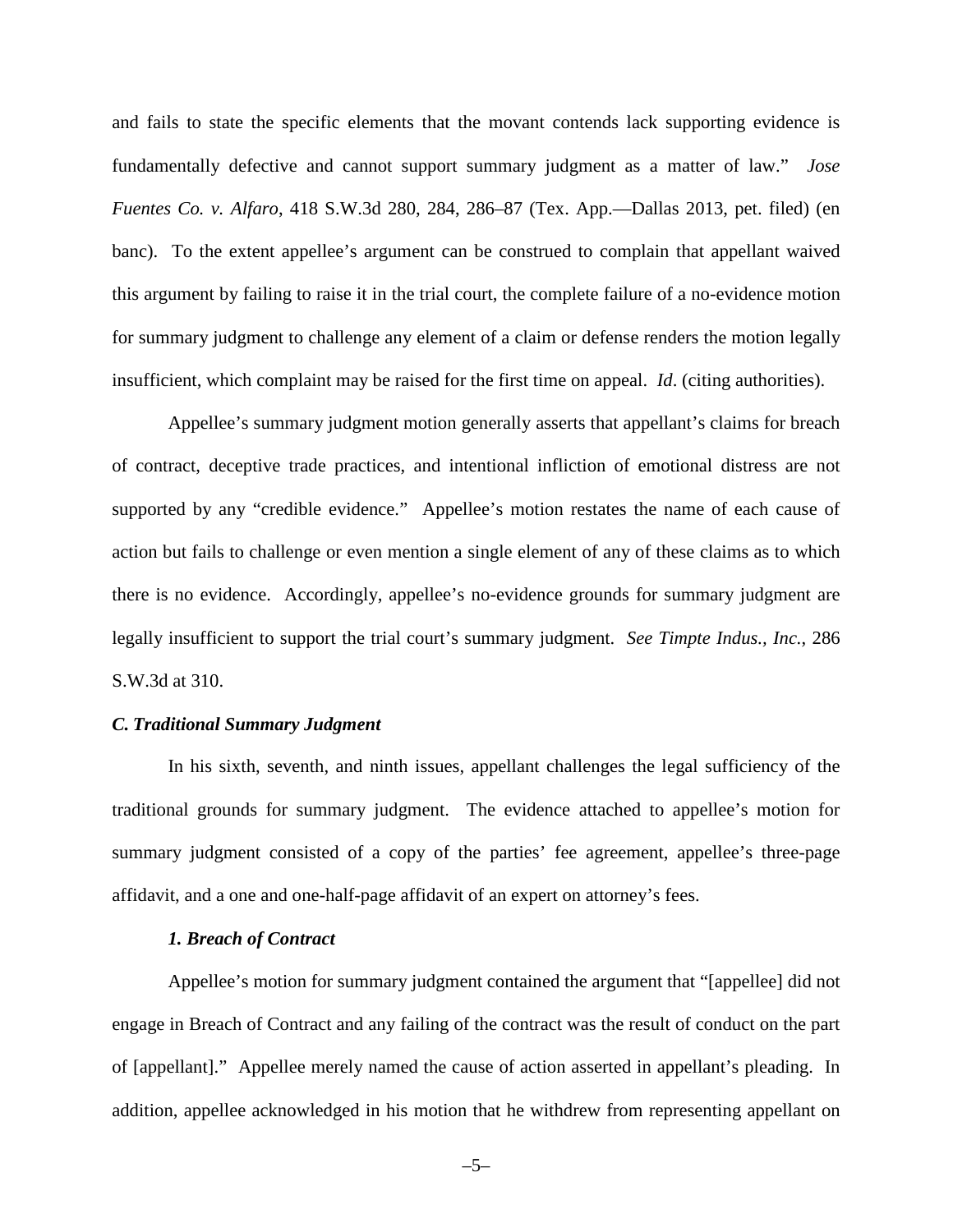September 8, 2008, before trial; that is, he did not comply with the contractual term of representing appellant through the retrial. None of appellee's summary judgment evidence disputes appellant's allegations that appellee withdrew as appellant's counsel before the matter went to retrial or that he refused to return the \$25,000 fee. We, therefore, construe appellee's traditional summary judgment argument as asserting that the evidence attached conclusively demonstrated that the reason appellee is not liable for appellant's "Breach of Contract" claim is because any breach ("contract failure") was caused by some act of appellant; that is, appellee's withdrawal from representing appellant through trial was excused by appellant's conduct.

In support of his summary judgment argument, appellee's affidavit stated that based on changes in appellant's position that came to light after a polygraph examination, "certain avenues were no longer available to be pursued in his defense." The affidavit then added, "To have pursued certain avenues following [appellant's] revelations would have required me to engage in suborning perjury." Appellee's affidavit further stated that appellant "would not accept sound legal advice and would not listen to reason in his case."

Appellant argues there was a "lack of any evidence of alleged perjury" because "(1) [appellant] did not testify at his first trial and was not going to testify at any retrial; (2) There is no evidence that [appellant] committed perjury; (3) [appellant] did not tell his lawyer that he intended to commit perjury if and when he testified at retrial." On the next page of his brief, appellant argues, "In the traditional version of [appellee's] motion for summary judgment, he has not proved his affirmative defense as a matter of law." Appellant also asserts, "[appellee's] summary judgment motion materials provide no evidence of any specific element of any cause of action in [appellant's] pleadings and motions[,]" citing authority. *See Skiles v. Jack in the Box, Inc.*, 170 S.W.3d 173, 184 (Tex. App.—Dallas 2005) (movant in the traditional summary judgment context has burden to either (1) conclusively negate at least one of the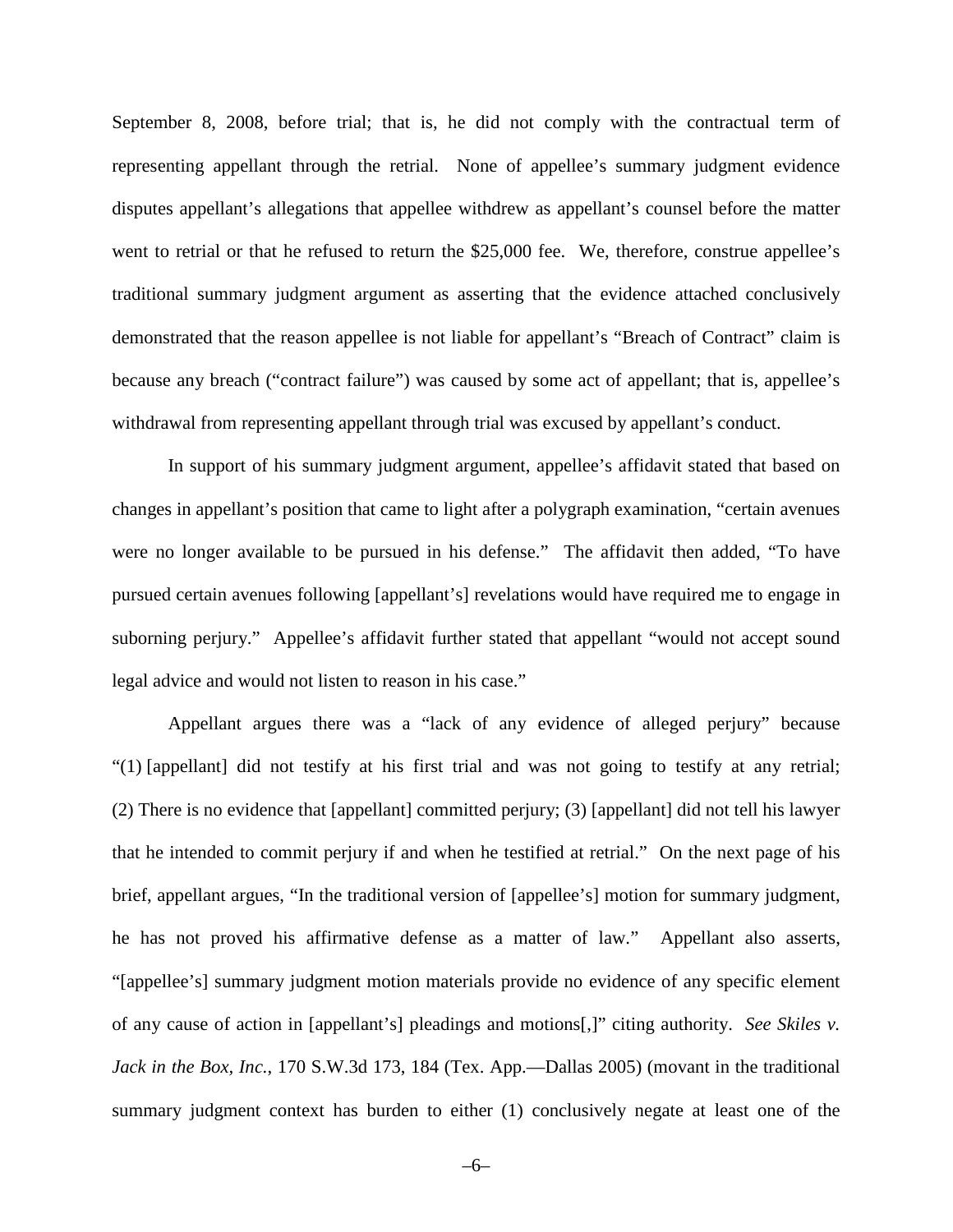essential elements of a plaintiff's cause of action, or (2) conclusively establish each element of a defendant's affirmative defense), *rev'd on other grounds*, 221 S.W.3d 566 (Tex. 2007). We understand appellant to argue there was no proof in appellee's affidavit that perjury at the retrial would occur so there was no proof of appellant's conduct that would support appellee's affirmative defense of excuse of performance. Appellant's argument goes to the legal sufficiency of appellee's proof. To the extent certain statements in appellee's brief assert that appellant waived this argument by failing to raise it in the trial court, challenges to the legal sufficiency of the summary judgment movant's evidence may be raised for the first time on appeal. *See Cimarron Hydrocarbons Corp. v. Carpenter*, 143 S.W.3d 560, 563 (Tex. App.— Dallas 2004, pet. denied) (citing *McConnell v. Southside Indep. Sch. Dist*., 858 S.W.2d 337, 341 (Tex. 1993)).

Appellee's affidavit does not provide evidence that perjury would occur or be suborned, and does not show how performance of the contract would have been affected by appellee's stated concern about suborning perjury. [5](#page-6-0) *See City of Lorena*, 409 S.W.3d at 645 (court must indulge every reasonable inference and resolve any doubts *against* the movant). Appellant is correct, therefore, that appellee's evidence was insufficient to establish appellee's defense of excuse. *See Skiles*, 170 S.W.3d at 184. Accordingly, the trial court's summary judgment on the breach of contract claim was improper on the traditional ground raised in the motion.

<span id="page-6-0"></span><sup>&</sup>lt;sup>5</sup> We do not conclude that appellee was required to disclose the content of appellant's statements in order to obtain summary judgment, but appellee had the burden on summary judgment to provide facts in his affidavit connecting his concerns about suborning perjury, his performance of the contract, and his withdrawal from representation.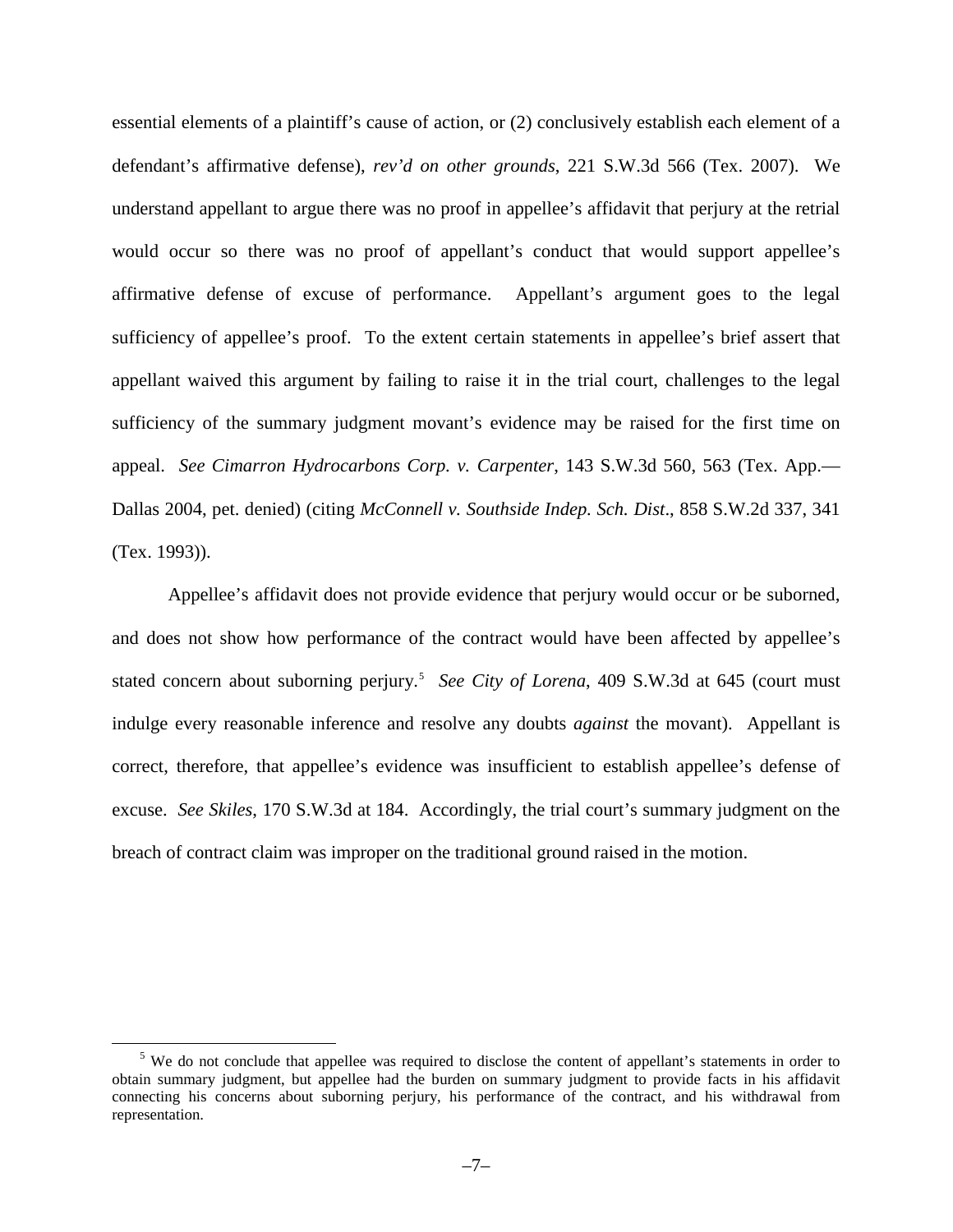#### *2. Quantum Meruit*

In appellant's ninth issue, he challenges the quantum meruit ground for summary judgment.<sup>[6](#page-7-0)</sup> Appellant argues with citations to authorities that quantum meruit is an equitable theory of recovery and that the trial court should have denied the quantum meruit theory because there was a contract. Appellee responds that appellant waived this argument because appellant "did not object [in the trial court] to the *theory* of quantum meruit in response to the Summary Judgment motion." (Emphasis added). As with appellant's other arguments, this challenge goes to the legal sufficiency of appellee's motion for summary judgment. *See Cimarron Hydrocarbons Corp.*, 143 S.W.3d at 563. That is, appellant argues the summary judgment evidence is legally insufficient to support judgment on the quantum meruit ground because appellee's evidence included an express contract but quantum meruit is dependent on the nonexistence of a contract. *See N.E. Indep. Sch. Dist. v. Kelley*, 277 S.W.3d 442, 445 (Tex. App.— San Antonio 2008, no pet.) (existence of quantum meruit claim "hinges on the non-existence of his breach of contract claim"); *Scharer v. John's Cars, Inc.*, 776 S.W.2d 228, 231 (Tex. App.— El Paso 1989, writ denied) ("Breach of contract and quantum meruit theories are mutually exclusive; one rules out the other."); *see also Celmer v. McGarry*, 412 S.W.3d 691, 709 (Tex. App.—Dallas 2013, pet. denied). Because the summary judgment record contains evidence of an express contract between the parties, summary judgment based on quantum meruit was improper. We sustain appellant's ninth issue without reaching the remainder of appellant's arguments under this issue.

<span id="page-7-0"></span><sup>&</sup>lt;sup>6</sup> The parties dispute whether appellee's quantum meruit theory functions in this case as a counterclaim or affirmative defense. It is not necessary to our disposition of this issue to decide whether quantum meruit can be a defense and whether it was a counterclaim or defense in this case, so we do not decide those issues.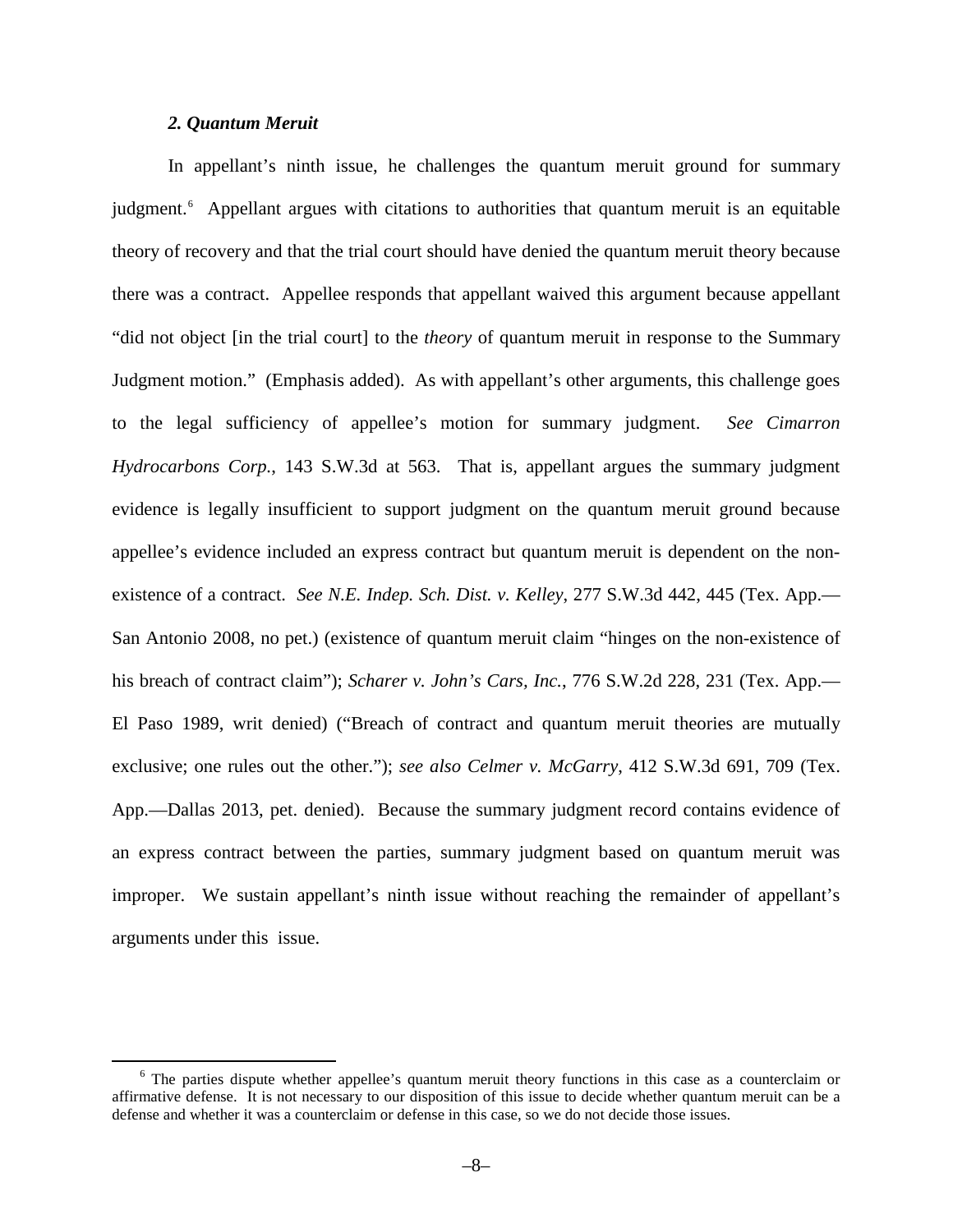## **III. CONCLUSION**

We reverse the summary judgment of the trial court as to each of appellant's claims. We remand the case for further proceedings.

> /David Evans/ DAVID EVANS

**JUSTICE** 

FitzGerald, J., dissenting

130068F.P05